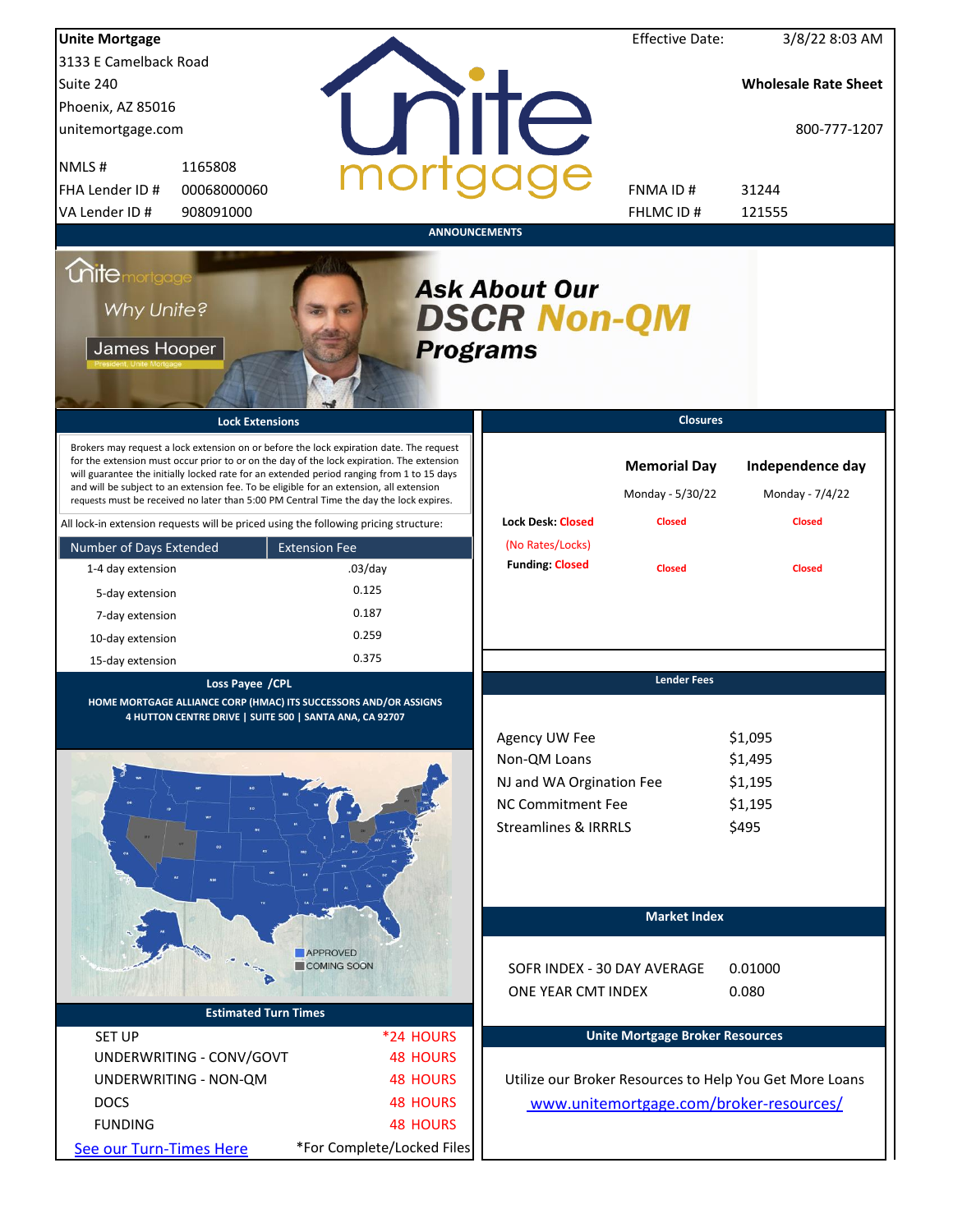

### **Rates are subject to change without prior notice Not for Public View • For Professional Use Only**

**Lock Desk** [locks@unitemtg](mailto:locks@unitemtg.com).com File Update: 08-Mar-2022 6:45 AM

Effective: 9:00 AM PST Change Effective: 9:00 AM PST Lock Hours: 9:00 A.M. - 3:00 P.M. PST

# **INVESTOR PRIME**

| <b>RATE</b>    | <b>5/6 ARM</b> | <b>30YR FIX</b> |
|----------------|----------------|-----------------|
|                | $-2.2500$      | $-2.2500$       |
| 30 Day Pricing | $-2.2500$      | $-2.2500$       |
| Rate           | 5/1 ARM        | 30yr Fix        |
| 8.125          | 103.2500       | 103,0000        |
| 8.000          | 103.1875       | 102.9375        |
| 7.875          | 103.1250       | 102.8750        |
| 7.750          | 103.0625       | 102.8125        |
| 7.625          | 103.0000       | 102.7500        |
| 7.500          | 102.9375       | 102.6875        |
| 7.375          | 102.8750       | 102.6250        |
| 7.250          | 102.8125       | 102.5625        |
| 7.125          | 102.7500       | 102.5000        |
| 7.000          | 102.6250       | 102.3750        |
| 6.875          | 102.5000       | 102.2500        |
| 6.750          | 102.3750       | 102.1250        |
| 6.625          | 102.2500       | 102.0000        |
| 6.500          | 102.1250       | 101.8750        |
| 6.375          | 102.0000       | 101.7500        |
| 6.250          | 101.8750       | 101.6250        |
| 6.125          | 101.7500       | 101.5000        |
| 6.000          | 101.6250       | 101.3750        |
| 5.875          | 101.5000       | 101.2500        |
| 5.750          | 101.3750       | 101.1250        |
| 5.625          | 101.1250       | 100.8750        |
| 5.500          | 100.8750       | 100.6250        |
| 5.375          | 100.5000       | 100.2500        |
|                |                |                 |

| <b>MAX PRICING</b> (Lower of Price or Premium) |          |
|------------------------------------------------|----------|
| No Prepay - Hard                               | 100.7500 |
| 1yr Prepay - Hard                              | 101.0000 |
| 2yr Prepay - Hard                              | 101 2500 |
| 3yr Prepay - Hard                              | 101.5000 |
| 4yr Prepay - Hard                              | 101 7500 |
| 5yr Prepay - Hard                              | 102.0000 |
|                                                |          |
| <b>ARM MARGIN</b>                              |          |
| 5.000                                          | SOFR     |
|                                                |          |
| <b>LOCK FEES</b>                               |          |
| Relock Fee:                                    | 250      |
| Extension Fee Per Diem:                        | 030      |
| <b>Extension Max:</b>                          | 15 Days  |

| <b>RATE</b>       | <b>30 DAY PRICING</b>                  |                        |  |  |  |  |  |  |  |  |  |  |
|-------------------|----------------------------------------|------------------------|--|--|--|--|--|--|--|--|--|--|
|                   | <b>5/6 ARM</b>                         | 30YR FIX               |  |  |  |  |  |  |  |  |  |  |
| 30 Day Pricin     | $-2.2500$<br>$-2.2500$                 | $-2.2500$<br>$-2.2500$ |  |  |  |  |  |  |  |  |  |  |
| Rate              | 5/1 ARM                                | 30yr Fix               |  |  |  |  |  |  |  |  |  |  |
| 8.125             | 103.2500                               | 103.0000               |  |  |  |  |  |  |  |  |  |  |
| 8.000             | 103.1875                               | 102.9375               |  |  |  |  |  |  |  |  |  |  |
| 7.875             | 103.1250                               | 102.8750               |  |  |  |  |  |  |  |  |  |  |
| 7.750             | 103.0625                               | 102.8125               |  |  |  |  |  |  |  |  |  |  |
| 7.625             | 103.0000                               | 102.7500               |  |  |  |  |  |  |  |  |  |  |
| 7.500             | 102.9375<br>102.8750                   | 102.6875<br>102.6250   |  |  |  |  |  |  |  |  |  |  |
| 7.375<br>7.250    | 102.8125                               | 102.5625               |  |  |  |  |  |  |  |  |  |  |
| 7.125             | 102.7500                               | 102.5000               |  |  |  |  |  |  |  |  |  |  |
| 7.000             | 102.6250                               | 102.3750               |  |  |  |  |  |  |  |  |  |  |
| 6.875             | 102.5000                               | 102.2500               |  |  |  |  |  |  |  |  |  |  |
| 6.750             | 102.3750                               | 102.1250               |  |  |  |  |  |  |  |  |  |  |
| 6.625             | 102.2500                               | 102.0000               |  |  |  |  |  |  |  |  |  |  |
| 6.500             | 102.1250                               | 101.8750               |  |  |  |  |  |  |  |  |  |  |
| 6.375             | 102.0000                               | 101.7500               |  |  |  |  |  |  |  |  |  |  |
| 6.250             | 101.8750                               | 101.6250               |  |  |  |  |  |  |  |  |  |  |
| 6.125             | 101.7500                               | 101.5000               |  |  |  |  |  |  |  |  |  |  |
| 6.000             | 101.6250                               | 101.3750               |  |  |  |  |  |  |  |  |  |  |
| 5.875             | 101.5000                               | 101.2500               |  |  |  |  |  |  |  |  |  |  |
| 5.750<br>5.625    | 101.3750<br>101.1250                   | 101.1250<br>100.8750   |  |  |  |  |  |  |  |  |  |  |
| 5.500             | 100.8750                               | 100.6250               |  |  |  |  |  |  |  |  |  |  |
| 5.375             | 100.5000                               | 100.2500               |  |  |  |  |  |  |  |  |  |  |
|                   |                                        |                        |  |  |  |  |  |  |  |  |  |  |
|                   |                                        |                        |  |  |  |  |  |  |  |  |  |  |
|                   | MAX PRICING (Lower of Price or Premium |                        |  |  |  |  |  |  |  |  |  |  |
| No Prepay - Hard  |                                        | 100.7500               |  |  |  |  |  |  |  |  |  |  |
| 1yr Prepay - Hard |                                        | 101.0000               |  |  |  |  |  |  |  |  |  |  |
| 2yr Prepay - Hard |                                        | 101.2500               |  |  |  |  |  |  |  |  |  |  |
| 3yr Prepay - Hard |                                        | 101.5000               |  |  |  |  |  |  |  |  |  |  |
| 4yr Prepay - Hard |                                        | 101.7500               |  |  |  |  |  |  |  |  |  |  |
| Syr Prepay - Hard |                                        | 102.0000               |  |  |  |  |  |  |  |  |  |  |
|                   |                                        |                        |  |  |  |  |  |  |  |  |  |  |
|                   | <b>ARM MARGIN</b>                      |                        |  |  |  |  |  |  |  |  |  |  |
|                   | 5.000                                  | SOFR                   |  |  |  |  |  |  |  |  |  |  |
|                   | <b>LOCK FEES</b>                       |                        |  |  |  |  |  |  |  |  |  |  |
|                   | Relock Fee:                            | .250                   |  |  |  |  |  |  |  |  |  |  |
|                   | Extension Fee Per Diem:                | .030                   |  |  |  |  |  |  |  |  |  |  |
|                   | <b>Extension Max:</b>                  | 15 Days                |  |  |  |  |  |  |  |  |  |  |
|                   |                                        |                        |  |  |  |  |  |  |  |  |  |  |
|                   |                                        |                        |  |  |  |  |  |  |  |  |  |  |
|                   |                                        |                        |  |  |  |  |  |  |  |  |  |  |
|                   |                                        |                        |  |  |  |  |  |  |  |  |  |  |
|                   |                                        |                        |  |  |  |  |  |  |  |  |  |  |
|                   |                                        |                        |  |  |  |  |  |  |  |  |  |  |
|                   |                                        |                        |  |  |  |  |  |  |  |  |  |  |
|                   |                                        |                        |  |  |  |  |  |  |  |  |  |  |
|                   |                                        |                        |  |  |  |  |  |  |  |  |  |  |
|                   |                                        |                        |  |  |  |  |  |  |  |  |  |  |
|                   |                                        |                        |  |  |  |  |  |  |  |  |  |  |
|                   |                                        |                        |  |  |  |  |  |  |  |  |  |  |
|                   |                                        |                        |  |  |  |  |  |  |  |  |  |  |
|                   |                                        |                        |  |  |  |  |  |  |  |  |  |  |
|                   |                                        |                        |  |  |  |  |  |  |  |  |  |  |
|                   |                                        |                        |  |  |  |  |  |  |  |  |  |  |
|                   |                                        |                        |  |  |  |  |  |  |  |  |  |  |
|                   |                                        |                        |  |  |  |  |  |  |  |  |  |  |
|                   |                                        |                        |  |  |  |  |  |  |  |  |  |  |
|                   |                                        |                        |  |  |  |  |  |  |  |  |  |  |
|                   |                                        |                        |  |  |  |  |  |  |  |  |  |  |
|                   |                                        |                        |  |  |  |  |  |  |  |  |  |  |
|                   |                                        |                        |  |  |  |  |  |  |  |  |  |  |
|                   |                                        |                        |  |  |  |  |  |  |  |  |  |  |
|                   |                                        |                        |  |  |  |  |  |  |  |  |  |  |
|                   |                                        |                        |  |  |  |  |  |  |  |  |  |  |
|                   |                                        |                        |  |  |  |  |  |  |  |  |  |  |
|                   |                                        |                        |  |  |  |  |  |  |  |  |  |  |
|                   |                                        |                        |  |  |  |  |  |  |  |  |  |  |
|                   |                                        |                        |  |  |  |  |  |  |  |  |  |  |
|                   |                                        |                        |  |  |  |  |  |  |  |  |  |  |
|                   |                                        |                        |  |  |  |  |  |  |  |  |  |  |
|                   |                                        |                        |  |  |  |  |  |  |  |  |  |  |
|                   |                                        |                        |  |  |  |  |  |  |  |  |  |  |
|                   |                                        |                        |  |  |  |  |  |  |  |  |  |  |
|                   |                                        |                        |  |  |  |  |  |  |  |  |  |  |
|                   |                                        |                        |  |  |  |  |  |  |  |  |  |  |
|                   |                                        |                        |  |  |  |  |  |  |  |  |  |  |
|                   |                                        |                        |  |  |  |  |  |  |  |  |  |  |
|                   |                                        |                        |  |  |  |  |  |  |  |  |  |  |
|                   |                                        |                        |  |  |  |  |  |  |  |  |  |  |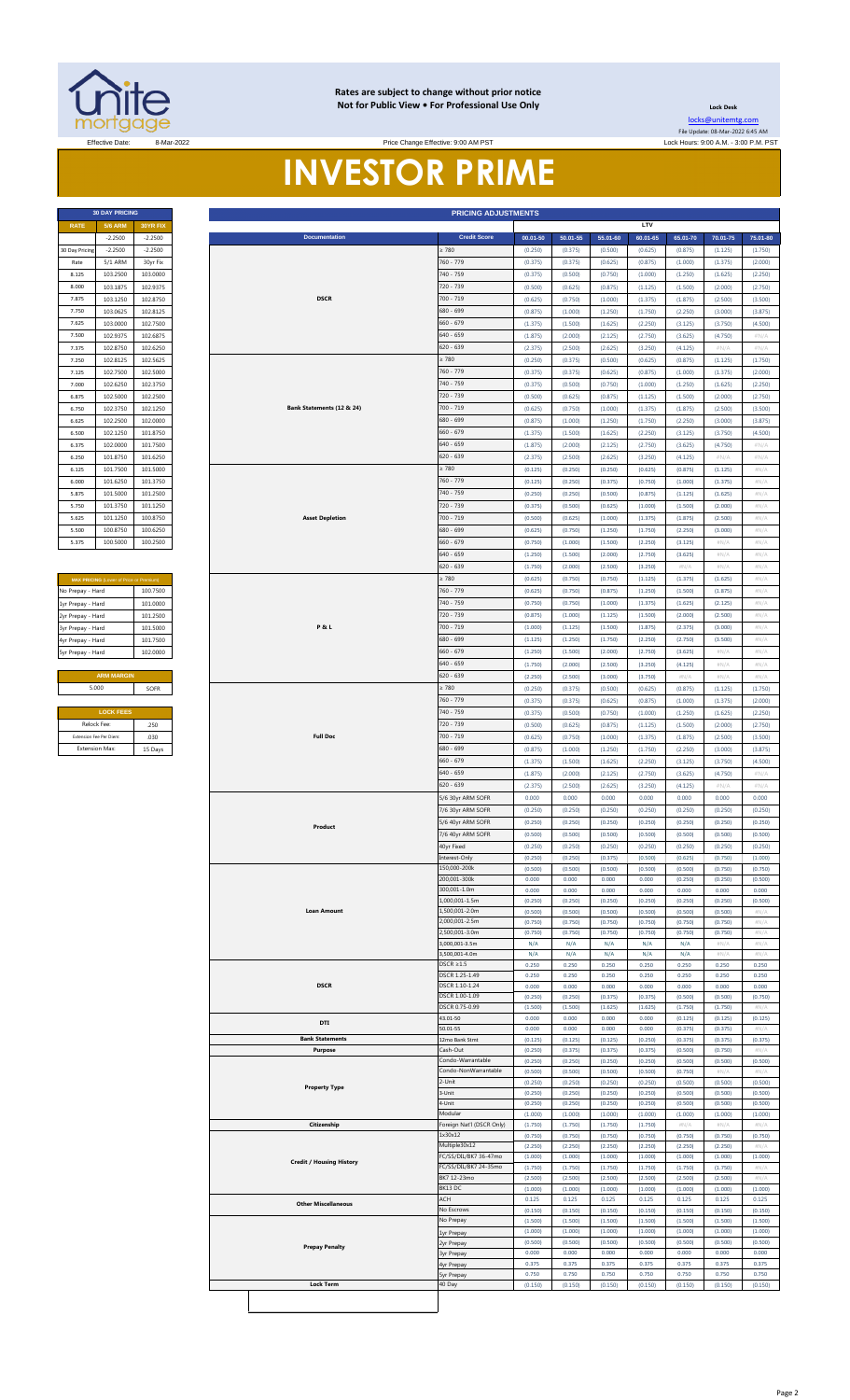

**Rates are subject to change without prior notice Not for Public View • For Professional Use Only** 

**Lock Desk**

locks@unitemtg.com File Update: 08-Mar-2022 6:45 AM Lock Hours: 9:00 A.M. - 3:00 P.M. PST

Effective Date: 8-Mar-2022 8-Mar-2022 Price Change Effective: 9:00 AM PST

# **OWNER-OCCUPIED PRIME**

|             | <b>PRIMARY &amp; SECONDARY HOME</b> |                 |
|-------------|-------------------------------------|-----------------|
| <b>RATE</b> | <b>5/6 ARM</b>                      | <b>30YR FIX</b> |
| 8.000       | 103.750                             | 103.500         |
| 7.875       | 103.688                             | 103.438         |
| 7.750       | 103.625                             | 103.375         |
| 7.625       | 103.563                             | 103.313         |
| 7.500       | 103.500                             | 103.250         |
| 7.375       | 103.438                             | 103.188         |
| 7.250       | 103.375                             | 103.125         |
| 7.125       | 103.313                             | 103.063         |
| 7.000       | 103.250                             | 103.000         |
| 6.875       | 103.125                             | 102.875         |
| 6.750       | 103.000                             | 102.750         |
| 6.625       | 102.875                             | 102.625         |
| 6.500       | 102.750                             | 102.500         |
| 6.375       | 102.625                             | 102.375         |
| 6.250       | 102.500                             | 102.250         |
| 6.125       | 102.375                             | 102.125         |
| 6.000       | 102.250                             | 102.000         |
| 5.875       | 102.125                             | 101.875         |
| 5.750       | 101.875                             | 101.625         |
| 5.625       | 101.625                             | 101.375         |
| 5.500       | 101.375                             | 101.125         |
| 5.375       | 101.125                             | 100.875         |
| 5.250       | 100.875                             | 100.625         |
| 5.125       | 100.625                             | 100.375         |
| 5.000       | 100.250                             | 100.000         |

### **ARM MARGIN** 5.000

| <b>LOCK FEES</b>                               |         |
|------------------------------------------------|---------|
| Relock Fee:                                    | .250    |
| <b>Extension Fee Per Diem</b>                  | .030    |
| <b>Extension Max:</b>                          | 15 Days |
|                                                |         |
| <b>MAX PRICING (Lower of Price or Premium)</b> |         |
| 100.2500                                       |         |

|                       | PRIMARY & SECONDARY HOME                            |                    |                               |                                  |                    |                    | <b>PRICING ADJUSTMENTS</b> |                    |                    |                    |                    |                    |                    |
|-----------------------|-----------------------------------------------------|--------------------|-------------------------------|----------------------------------|--------------------|--------------------|----------------------------|--------------------|--------------------|--------------------|--------------------|--------------------|--------------------|
| RATE                  | <b>5/6 ARM</b>                                      | 30YR FIX           |                               |                                  |                    |                    |                            |                    | LTV                |                    |                    |                    |                    |
| 8.000                 | 103.750                                             | 103.500            | <b>Documentation</b>          | <b>Credit Score</b>              | 00.01-50           | 50.01-55           | 55.01-60                   | 60.01-65           | 65.01-70           | 70.01-75           | 75.01-80           | 80.01-85           | 85.01-90           |
| 7.875                 | 103.688                                             | 103.438            |                               | $\geq 780$                       | 0.000              | 0.000              | 0.000                      | (0.250)            | (0.375)            | (0.375)            | (0.500)            | (0.750)            | (1.125)            |
| 7.750                 | 103.625                                             | 103.375            |                               | 760 - 779                        | 0.000              | 0.000              | 0.000                      | (0.250)            | (0.375)            | (0.500)            | (0.625)            | (0.875)            | (1.375)            |
| 7.625                 | 103.563                                             | 103.313            |                               | 740 - 759                        | 0.000              | 0.000              | 0.000                      | (0.250)            | (0.375)            | (0.625)            | (0.750)            | (1.125)            | (1.625)            |
| 7.500                 | 103.500                                             | 103.250            |                               | 720 - 739                        | (0.125)            | (0.125)            | (0.125)                    | (0.250)            | (0.500)            | (0.750)            | (1.000)            | (1.250)            | (1.875)            |
| 7.375                 | 103.438                                             | 103.188            | <b>Full Doc</b>               | $700 - 719$                      | (0.250)            | (0.250)            | (0.375)                    | (0.500)            | (0.625)            | (0.875)            | (1.250)            | (1.625)            | (2.250)            |
| 7.250                 | 103.375                                             | 103.125            |                               | 680 - 699                        | (0.250)            | (0.250)            | (0.500)                    | (0.625)            | (0.750)            | (1.000)            | (1.375)            | (2.000)            | #N/A               |
| 7.125                 | 103.313                                             | 103.063            |                               | $660 - 679$                      | (0.250)            | (0.375)            | (0.500)                    | (1.000)            | (1.375)            | (1.625)            | (2.000)            | (2.750)            | #N/A               |
| 7.000                 | 103.250                                             | 103.000            |                               | $640 - 659$                      | (0.375)            | (0.375)            | (0.500)                    | (1.250)            | (1.500)            | (1.750)            | (2.250)            | H N/A              | #N/A               |
| 6.875                 | 103.125                                             | 102.875            |                               | $620 - 639$                      | (0.500)            | (0.500)            | (0.500)                    | (1.500)            | (1.750)            | (2.000)            | (2.500)            | $\#N/A$            | #N/A               |
| 6.750                 | 103.000                                             | 102.750            |                               | $\geq 780$                       | (0.125)            | (0.250)            | (0.250)                    | (0.375)            | (0.500)            | (0.625)            | (0.875)            | (1.250)            | (2.000)            |
| 6.625                 | 102.875                                             | 102.625            |                               | 760 - 779                        | (0.250)            | (0.250)            | (0.250)                    | (0.500)            | (0.625)            | (0.750)            | (1.125)            | (1.625)            | (2.375)            |
| 6.500                 | 102.750<br>102.625                                  | 102.500<br>102.375 |                               | 740 - 759<br>720 - 739           | (0.250)            | (0.250)            | (0.250)                    | (0.625)            | (0.750)            | (1.000)<br>(1.125) | (1.375)<br>(1.625) | (1.875)            | (2.875)            |
| 6.375<br>6.250        | 102.500                                             | 102.250            | <b>Bank Statement</b>         | 700 - 719                        | (0.250)<br>(0.375) | (0.375)<br>(0.375) | (0.375)<br>(0.625)         | (0.750)<br>(0.875) | (0.875)<br>(1.125) | (1.500)            | (2.000)            | (2.250)<br>(2.750) | (3.375)<br>(4.000) |
| 6.125                 | 102.375                                             | 102.125            |                               | 680 - 699                        | (0.375)            | (0.500)            | (0.750)                    | (1.000)            | (1.375)            | (1.750)            | (2.500)            | (3.500)            | #N/A               |
| 6.000                 | 102.250                                             | 102.000            |                               | $660 - 679$                      | (0.500)            | (0.750)            | (1.000)                    | (1.500)            | (2.250)            | (2.750)            | (3.500)            | (4.250)            | #N/A               |
| 5.875                 | 102.125                                             | 101.875            |                               | $640 - 659$                      | (0.750)            | (1.000)            | (1.250)                    | (1.750)            | (2.500)            | (3.125)            | (4.000)            | H N/A              | #N/A               |
| 5.750                 | 101.875                                             | 101.625            |                               | $620 - 639$                      | (1.250)            | (1.500)            | (1.750)                    | (2.250)            | (3.000)            | (3.625)            | $\#N/A$            | H N/A              | #N/A               |
| 5.625                 | 101.625                                             | 101.375            |                               | $\geq 780$                       | (0.125)            | (0.250)            | (0.250)                    | (0.625)            | (0.875)            | (1.125)            | (1.625)            | H N/A              | #N/A               |
| 5.500                 | 101.375                                             | 101.125            |                               | 760 - 779                        | (0.125)            | (0.250)            | (0.375)                    | (0.750)            | (1.000)            | (1.375)            | (2.000)            | H N/A              | #N/A               |
| 5.375                 | 101.125                                             | 100.875            |                               | 740 - 759                        | (0.250)            | (0.250)            | (0.500)                    | (0.875)            | (1.125)            | (1.625)            | (2.375)            | H N/A              | #N/A               |
| 5.250                 | 100.875                                             | 100.625            |                               | 720 - 739                        | (0.375)            | (0.500)            | (0.625)                    | (1.000)            | (1.500)            | (2.000)            | (2.875)            | H N/A              | #N/A               |
| 5.125                 | 100.625                                             | 100.375            | <b>Asset Depletion</b>        | 700 - 719                        | (0.500)            | (0.625)            | (1.000)                    | (1.375)            | (1.875)            | (2.500)            | (3.500)            | H N/A              | #N/A               |
| 5.000                 | 100.250                                             | 100.000            |                               | 680 - 699                        | (0.625)            | (0.750)            | (1.250)                    | (1.750)            | (2.250)            | (3.000)            | (4.500)            | H N/A              | #N/A               |
|                       |                                                     |                    |                               | $660 - 679$                      | (0.750)            | (1.000)            | (1.500)                    | (2.250)            | (3.125)            | (4.375)            | $\#N/A$            | H N/A              | #N/A               |
|                       |                                                     |                    |                               | $640 - 659$                      | (1.250)            | (1.500)            | (2.000)                    | (2.750)            | (3.625)            | (4.875)            | $\#N/A$            | H N/A              | #N/A               |
|                       | <b>ARM MARGIN</b>                                   |                    |                               | $620 - 639$                      | (1.750)            | (2.000)            | (2.500)                    | (3.250)            | (4.125)            | $\#N/A$            | $\#N/A$            | H N/A              | #N/A               |
| 5.000                 |                                                     | SOFR               |                               | $\geq 780$                       | (0.625)            | (0.750)            | (0.750)                    | (1.125)            | (1.375)            | (1.625)            | (2.250)            | #N/A               | #N/A               |
|                       |                                                     |                    |                               | 760 - 779                        | (0.625)            | (0.750)            | (0.875)                    | (1.250)            | (1.500)            | (1.875)            | (2.625)            | #N/A               | #N/A               |
|                       |                                                     |                    |                               | 740 - 759                        | (0.750)            | (0.750)            | (1.000)                    | (1.375)            | (1.625)            | (2.125)            | (3.000)            | #N/A               | #N/A               |
|                       | <b>LOCK FEES</b>                                    |                    |                               | 720 - 739                        | (0.875)            | (1.000)            | (1.125)                    | (1.500)            | (2.000)            | (2.500)            | (3.500)            | #N/A               | #N/A               |
| Relock Fee:           |                                                     | .250               | P & L Only - 1099 - WVOE      | 700 - 719                        | (1.000)            | (1.125)            | (1.500)                    | (1.875)            | (2.375)            | (3.000)            | (4.250)            | #N/A               | #N/A               |
|                       | xtension Fee Per Diem                               | .030               |                               | 680 - 699                        | (1.125)            | (1.250)            | (1.750)                    | (2.250)            | (2.750)            | (3.500)            | (5.000)            | #N/A               | #N/A               |
| <b>Extension Max:</b> |                                                     | 15 Days            |                               | $660 - 679$                      | (1.250)            | (1.500)<br>(2.000) | (2.000)<br>(2.500)         | (2.750)            | (3.625)            | (4.875)            | $\#N/A$<br>$\#N/A$ | #N/A               | #N/A               |
|                       |                                                     |                    |                               | $640 - 659$<br>$620 - 639$       | (1.750)<br>(2.250) | (2.500)            | (3.000)                    | (3.250)<br>(3.750) | (4.125)<br>(4.625) | (5.375)<br>#N/A    | $\#N/A$            | #N/A<br>#N/A       | #N/A<br>#N/A       |
|                       | MAX PRICING (Lower of Price or Premium)<br>100.2500 |                    |                               | No Bank Stmt                     | 0.000              | 0.000              | 0.000                      | 0.000              | 0.000              | 0.000              | 0.000              | 0.000              | 0.000              |
|                       |                                                     |                    |                               | 3mo Bank Stmt                    | (0.750)            | (0.750)            | (0.750)                    | (0.875)            | (1.000)            | (1.000)            | (1.000)            | (1.125)            | (1.125)            |
|                       |                                                     |                    | <b>Bank Statements</b>        | 12mo Bank Stmt                   | (0.125)            | (0.125)            | (0.125)                    | (0.250)            | (0.375)            | (0.375)            | (0.375)            | (0.500)            | (0.500)            |
|                       |                                                     |                    |                               | 24mo Bank Stmt                   | 0.000              | 0.000              | 0.000                      | 0.000              | 0.000              | 0.000              | 0.000              | 0.000              | 0.000              |
|                       |                                                     |                    |                               | 7/6 30yr ARM SOFR                | (0.250)            | (0.250)            | (0.250)                    | (0.250)            | (0.250)            | (0.250)            | (0.250)            | (0.250)            | (0.250)            |
|                       |                                                     |                    |                               | 5/6 40yr ARM SOFR                | (0.250)            | (0.250)            | (0.250)                    | (0.250)            | (0.250)            | (0.250)            | (0.250)            | (0.250)            | (0.250)            |
|                       |                                                     |                    | Product                       | 7/6 40yr ARM SOFR                | (0.500)            | (0.500)            | (0.500)                    | (0.500)            | (0.500)            | (0.500)            | (0.500)            | (0.500)            | (0.500)            |
|                       |                                                     |                    |                               | 40yr Fixed                       | (0.250)            | (0.250)            | (0.250)                    | (0.250)            | (0.250)            | (0.250)            | (0.250)            | (0.250)            | (0.250)            |
|                       |                                                     |                    |                               | Interest-Only                    | (0.250)            | (0.250)            | (0.375)                    | (0.500)            | (0.625)            | (0.750)            | (1.000)            | (1.750)            | #N/A               |
|                       |                                                     |                    |                               | 150,000-200k                     | (0.500)            | (0.500)            | (0.500)                    | (0.500)            | (0.500)            | (0.750)            | (0.750)            | (1.000)            | (1.000)            |
|                       |                                                     |                    |                               | 200.001-300k                     | 0.000              | 0.000              | 0.000                      | 0.000              | (0.250)            | (0.250)            | (0.250)            | (0.500)            | (0.500)            |
|                       |                                                     |                    |                               | 300,001-1,000,000                | 0.000              | 0.000              | 0.000                      | 0.000              | 0.000              | 0.000              | 0.000              | 0.000              | 0.000              |
|                       |                                                     |                    |                               | 1.000.001-1.5m                   | (0.250)            | (0.250)            | (0.250)                    | (0.250)            | (0.250)            | (0.250)            | (0.250)            | (0.250)            | (0.250)            |
|                       |                                                     |                    | <b>Loan Amount</b>            | 1,500,001-2.0m                   | (0.500)            | (0.500)            | (0.500)                    | (0.500)            | (0.500)            | (0.500)            | (0.500)            | H N/A              | #N/A               |
|                       |                                                     |                    |                               | 2,000,001-2.5m<br>2,500,001-3.0m | (0.750)            | (0.750)            | (0.750)                    | (0.750)            | (0.750)            | (0.750)            | (0.750)            | $\#N/A$            | #N/A               |
|                       |                                                     |                    |                               | 3,000,001-3.5m                   | (0.750)<br>N/A     | (0.750)<br>N/A     | (0.750)<br>N/A             | (0.750)<br>N/A     | (0.750)<br>N/A     | (0.750)<br>N/A     | (0.750)<br>#N/A    | H N/A<br>$\#N/A$   | #N/A<br>#N/A       |
|                       |                                                     |                    |                               | 3,500,001-4.0m                   | N/A                | N/A                | N/A                        | N/A                | N/A                | N/A                | $\#N/A$            | $\#N/A$            | #N/A               |
|                       |                                                     |                    |                               | 43.01-50                         | 0.000              | 0.000              | 0.000                      | 0.000              | 0.000              | (0.125)            | (0.125)            | (0.125)            | (0.125)            |
|                       |                                                     |                    | DTI                           | 50.01-55                         | 0.000              | 0.000              | 0.000                      | 0.000              | 0.000              | (0.375)            | (0.375)            | H N/A              | #N/A               |
|                       |                                                     |                    | Cash Out                      |                                  | (0.250)            | (0.375)            | (0.375)                    | (0.375)            | (0.500)            | (0.750)            | (1.250)            | $\#N/A$            | #N/A               |
|                       |                                                     |                    | <b>Second Home</b>            |                                  | (0.500)            | (0.500)            | (0.500)                    | (0.500)            | (0.500)            | (0.500)            | (0.500)            | H N/A              | #N/A               |
|                       |                                                     |                    | Geographical                  | Non-CA                           | 0.250              | 0.250              | 0.250                      | 0.250              | 0.250              | 0.250              | 0.250              | 0.250              | 0.250              |
|                       |                                                     |                    |                               | Condo-Warrantable                | (0.250)            | (0.250)            | (0.250)                    | (0.250)            | (0.500)            | (0.500)            | (0.500)            | (0.500)            | #N/A               |
|                       |                                                     |                    |                               | Condo-NonWarrantable             | (0.500)            | (0.500)            | (0.500)                    | (0.500)            | (0.750)            | (0.750)            | $\#N/A$            | $\#N/A$            | #N/A               |
|                       |                                                     |                    |                               | 2-Unit                           | (0.250)            | (0.250)            | (0.250)                    | (0.250)            | (0.500)            | (0.500)            | (0.500)            | (0.750)            | #N/A               |
|                       |                                                     |                    | <b>Property Type</b>          | 3-Unit                           | (0.250)            | (0.250)            | (0.250)                    | (0.250)            | (0.500)            | (0.500)            | (0.500)            | (0.750)            | #N/A               |
|                       |                                                     |                    |                               | 4-Unit                           | (0.250)            | (0.250)            | (0.250)                    | (0.250)            | (0.500)            | (0.500)            | (0.500)            | (0.750)            | #N/A               |
|                       |                                                     |                    |                               | Modular                          | (1.000)            | (1.000)            | (1.000)                    | (1.000)            | (1.000)            | (1.000)            | (1.000)            | $\#N/A$            | #N/A               |
|                       |                                                     |                    |                               | Rural                            | (1.000)            | (1.000)            | (1.000)                    | (1.000)            | (1.000)            | (1.000)            | #N/A               | $\#N/A$            | #N/A               |
|                       |                                                     |                    |                               | 1x30x12<br>Multiple30x12         | (0.750)            | (0.750)            | (0.750)                    | (0.750)            | (0.750)            | (0.750)            | (0.750)            | (1.000)            | (1.000)            |
|                       |                                                     |                    |                               | FC/SS/DIL/BK7 36-47mo            | (2.250)<br>(1.000) | (2.250)<br>(1.000) | (2.250)<br>(1.000)         | (2.250)<br>(1.000) | (2.250)<br>(1.000) | (2.250)<br>(1.000) | (2.500)<br>(1.000) | (2.500)<br>(1.000) | #N/A<br>(1.000)    |
|                       |                                                     |                    | <b>Credit/Housing History</b> | FC/SS/DIL/BK7 24-35mo            | (1.750)            | (1.750)            | (1.750)                    | (1.750)            | (1.750)            | (1.750)            | (1.750)            | (1.750)            | #N/A               |
|                       |                                                     |                    |                               | BK7 12-23mo                      | (2.500)            | (2.500)            | (2.500)                    | (2.500)            | (2.500)            | (2.500)            | (2.500)            | (2.500)            | #N/A               |
|                       |                                                     |                    |                               | BK13 DC                          | (1.000)            | (1.000)            | (1.000)                    | (1.000)            | (1.000)            | (1.000)            | (1.000)            | (1.000)            | (1.000)            |
|                       |                                                     |                    |                               | ACH                              | 0.125              | 0.125              | 0.125                      | 0.125              | 0.125              | 0.125              | 0.125              | 0.125              | 0.125              |
|                       |                                                     |                    | <b>Misccellaneous</b>         | No Escrows (No HPML)             | (0.150)            | (0.150)            | (0.150)                    | (0.150)            | (0.150)            | (0.150)            | (0.150)            | (0.150)            | (0.150)            |
|                       |                                                     |                    | <b>Lock Term</b>              | 40 Day                           | (0.150)            | (0.150)            | (0.150)                    | (0.150)            | (0.150)            | (0.150)            | (0.150)            | (0.150)            | (0.150)            |
|                       |                                                     |                    |                               |                                  |                    |                    |                            |                    |                    |                    |                    |                    |                    |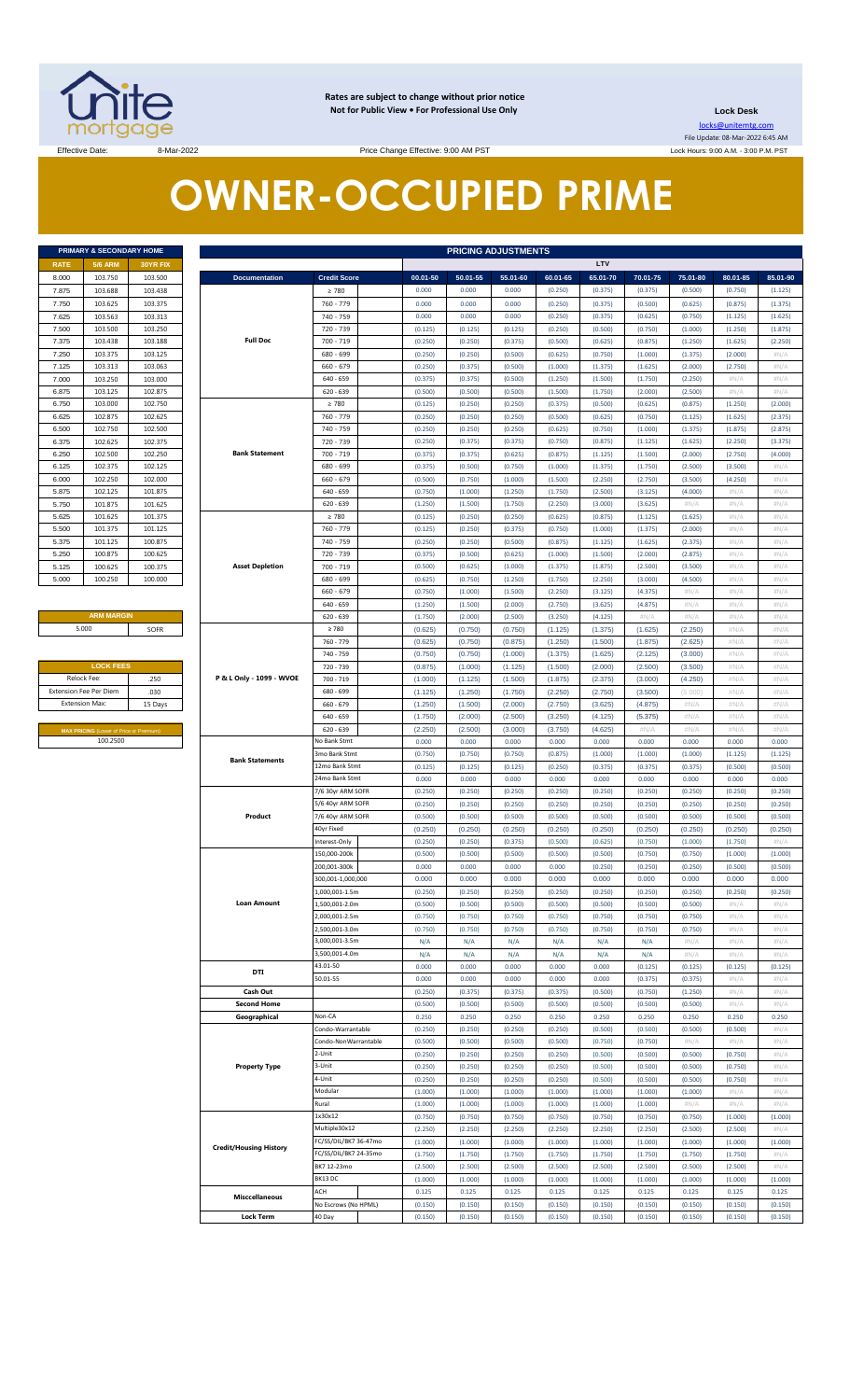

# [V](https://unitemortgage.com/)isit: https://unitemortgage.com

The pricing engine is the Formal price given, please access it through:

**Quick Pricer:** [https://un](https://unitemortgage.com/broker-resources/price-my-loan/)itemortgage.com/broker-resources/price-my-loan/

# **CALL US TODAY: 800-777-1207**

## **CONVENTIONAL PRODUCTS AND PRICING**

|       | <b>CONFORMING LOANS</b> |                             |         |       |                             |         |         |       |                             |         |         |       |         |                             |         |
|-------|-------------------------|-----------------------------|---------|-------|-----------------------------|---------|---------|-------|-----------------------------|---------|---------|-------|---------|-----------------------------|---------|
|       |                         | <b>DU CONF CONV 30 YEAR</b> |         |       | <b>DU CONF CONV 20 YEAR</b> |         |         |       | <b>DU CONF CONV 15 YEAR</b> |         |         |       |         | <b>DU CONF CONV 10 YEAR</b> |         |
| Rate  | 10 Day                  | 25 Day                      | 40 Day  | Rate  | 10 Day                      | 25 Day  | 40 Day  | Rate  | 10 Day                      | 25 Day  | 40 Day  | Rate  | 10 Day  | 25 Day                      | 40 Day  |
| 4.625 | (4.375)                 | (4.250)                     | (4.125) | 4.375 | (3.875)                     | (3.750) | (3.625) | 3.875 | (3.625)                     | (3.500) | (3.375) | 3.750 | (3.250) | (3.125)                     | (3.000) |
| 4.500 | (4.000)                 | (3.875)                     | (3.750) | 4.250 | (3.500)                     | (3.375) | (3.250) | 3.750 | (3.500)                     | (3.375) | (3.250) | 3.625 | (3.125) | (3.000)                     | (2.875) |
| 4.375 | (3.625)                 | (3.500)                     | (3.375) | 4.125 | (3.625)                     | (3.500) | (3.375) | 3.625 | (3.125)                     | (3.000) | (2.875) | 3.500 | (2.750) | (2.625)                     | (2.500) |
| 4.250 | (3.250)                 | (3.125)                     | (3.000) | 4.000 | (3.250)                     | (3.125) | (3.000) | 3.500 | (3.000)                     | (2.875) | (2.750) | 3.375 | (2.500) | (2.375)                     | (2.250) |
| 4.125 | (2.875)                 | (2.750)                     | (2.625) | 3.875 | (2.875)                     | (2.750) | (2.625) | 3.375 | (2.500)                     | (2.375) | (2.250) | 3.250 | (2.125) | (2.000)                     | (1.875) |
| 4.000 | (2.500)                 | (2.375)                     | (2.250) | 3.750 | (2.375)                     | (2.250) | (2.125) | 3.250 | (2.125)                     | (2.000) | (1.875) | 3.125 | (2.000) | (1.875)                     | (1.750) |
| 3.875 | (2.000)                 | (1.875)                     | (1.750) | 3.625 | (2.125)                     | (2.000) | (1.875) | 3.125 | (1.625)                     | (1.500) | (1.375) | 3.000 | (1.625) | (1.500)                     | (1.375) |
| 3.750 | (1.500)                 | (1.375)                     | (1.250) | 3.500 | (1.750)                     | (1.625) | (1.500) | 3.000 | (1.250)                     | (1.125) | (1.000) | 2.875 | (1.375) | (1.250)                     | (1.125) |
| 3.625 | (0.875)                 | (0.750)                     | (0.625) | 3.375 | (1.250)                     | (1.125) | (1.000) | 2.875 | (0.875)                     | (0.750) | (0.625) | 2.750 | (1.000) | (0.875)                     | (0.750) |
| 3.500 | (0.500)                 | (0.375)                     | (0.250) | 3.250 | (0.625)                     | (0.500) | (0.375) | 2.750 | (0.375)                     | (0.250) | (0.125) | 2.625 | (0.500) | (0.375)                     | (0.250) |
| 3.375 | 0.125                   | 0.250                       | 0.375   | 3.125 | (0.125)                     | 0.000   | 0.125   | 2.625 | 0.125                       | 0.250   | 0.375   | 2.500 | (0.125) | 0.000                       | 0.125   |
| 3.250 | 0.750                   | 0.875                       | 1.000   | 3.000 | 0.625                       | 0.750   | 0.875   | 2.500 | 0.500                       | 0.625   | 0.750   | 2.375 | 0.250   | 0.375                       | 0.500   |
|       |                         |                             |         |       |                             |         |         |       |                             |         |         |       |         |                             |         |
|       |                         | LP CONF CONV 30 YEAR        |         |       | LP CONF CONV 20 YEAR        |         |         |       | LP CONF CONV 15 YEAR        |         |         |       |         | <b>LP CONF CONV 10 YEAR</b> |         |
| Rate  | <b>10 Day</b>           | 25 Day                      | 40 Day  | Rate  | 10 Day                      | 25 Day  | 40 Day  | Rate  | 10 Day                      | 25 Day  | 40 Day  | Rate  | 10 Day  | 25 Day                      | 40 Day  |
| 4.625 | (4.125)                 | (4.000)                     | (3.875) | 4.375 | (3.750)                     | (3.625) | (3.500) | 4.000 | (3.750)                     | (3.625) | (3.500) | 3.750 | (3.000) | (2.875)                     | (2.750) |
| 4.500 | (3.750)                 | (3.625)                     | (3.500) | 4.250 | (3.500)                     | (3.375) | (3.250) | 3.875 | (3.375)                     | (3.250) | (3.125) | 3.625 | (2.750) | (2.625)                     | (2.500) |
| 4.375 | (3.375)                 | (3.250)                     | (3.125) | 4.125 | (3.500)                     | (3.375) | (3.250) | 3.750 | (3.000)                     | (2.875) | (2.750) | 3.500 | (2.625) | (2.500)                     | (2.375) |
| 4.250 | (3.000)                 | (2.875)                     | (2.750) | 4.000 | (3.125)                     | (3.000) | (2.875) | 3.625 | (2.750)                     | (2.625) | (2.500) | 3.375 | (2.250) | (2.125)                     | (2.000) |
| 4.125 | (2.625)                 | (2.500)                     | (2.375) | 3.875 | (2.750)                     | (2.625) | (2.500) | 3.500 | (2.625)                     | (2.500) | (2.375) | 3.250 | (1.875) | (1.750)                     | (1.625) |
| 4.000 | (2.250)                 | (2.125)                     | (2.000) | 3.750 | (2.375)                     | (2.250) | (2.125) | 3.375 | (2.250)                     | (2.125) | (2.000) | 3.125 | (1.500) | (1.375)                     | (1.250) |
| 3.875 | (1.750)                 | (1.625)                     | (1.500) | 3.625 | (2.000)                     | (1.875) | (1.750) | 3.250 | (1.875)                     | (1.750) | (1.625) | 3.000 | (1.250) | (1.125)                     | (1.000) |
| 3.750 | (1.250)                 | (1.125)                     | (1.000) | 3.500 | (1.500)                     | (1.375) | (1.250) | 3.125 | (1.500)                     | (1.375) | (1.250) | 2.875 | (0.875) | (0.750)                     | (0.625) |
| 3.625 | (0.625)                 | (0.500)                     | (0.375) | 3.375 | (1.125)                     | (1.000) | (0.875) | 3.000 | (1.000)                     | (0.875) | (0.750) | 2.750 | (0.500) | (0.375)                     | (0.250) |
| 3.500 | (0.375)                 | (0.250)                     | (0.125) | 3.250 | (0.500)                     | (0.375) | (0.250) | 2.875 | (0.625)                     | (0.500) | (0.375) | 2.625 | (0.250) | (0.125)                     | 0.000   |
| 3.375 | 0.250                   | 0.375                       | 0.500   | 3.125 | 0.000                       | 0.125   | 0.250   | 2.750 | (0.250)                     | (0.125) | 0.000   | 2.500 | 0.125   | 0.250                       | 0.375   |
| 3.250 | 0.750                   | 0.875                       | 1.000   | 3.000 | 0.750                       | 0.875   | 1.000   | 2.625 | 0.250                       | 0.375   | 0.500   | 2.375 | 0.375   | 0.500                       | 0.625   |

### **HIGH BALANCE CONFORMING**

|             | <b>DU HIGH BALANCE 30 YEAR</b> |         |         | <b>DU HIGH BALANCE 15 YEAR</b> |               |         |         |      | <b>DU HIGH BALANCE 20 YEAR</b> |        |        | <b>DU HIGH BALANCE 10 YEAR</b> |               |          |               |  |
|-------------|--------------------------------|---------|---------|--------------------------------|---------------|---------|---------|------|--------------------------------|--------|--------|--------------------------------|---------------|----------|---------------|--|
| <u>Rate</u> | 10 Day                         | 25 Day  | 40 Day  | Rate                           | <b>10 Day</b> | 25 Day  | 40 Day  | Rate | 10 Day                         | 25 Day | 40 Day | Rate                           | <b>10 Day</b> | $25$ Day | <b>40 Day</b> |  |
| 5.000       | (2.250)                        | (2.125) | (2.000) | 4.250                          | (2.500)       | (2.375) | (2.250) |      |                                |        |        |                                |               |          |               |  |
| 4.875       | (4.000)                        | (3.875) | (3.750) | 4.125                          | (2.625)       | (2.500) | (2.375) |      |                                |        |        |                                |               |          |               |  |
| 4.750       | (3.625)                        | (3.500) | (3.375) | 4.000                          | (2.500)       | (2.375) | (2.250) |      |                                |        |        |                                |               |          |               |  |
| 4.625       | (3.125)                        | (3.000) | (2.875) | 3.875                          | (2.250)       | (2.125) | (2.000) |      |                                |        |        |                                |               |          |               |  |
| 4.500       | (2.875)                        | (2.750) | (2.625) | 3.750                          | (1.875)       | (1.750) | (1.625) |      |                                |        |        |                                |               |          |               |  |
| 4.375       | (2.375)                        | (2.250) | (2.125) | 3.625                          | (1.625)       | (1.500) | (1.375) |      |                                |        |        |                                | B             |          |               |  |
| 4.250       | (2.125)                        | (2.000) | (1.875) | 3.500                          | (1.625)       | (1.500) | (1.375) |      | <b>SPEAL</b>                   |        |        |                                |               |          |               |  |
| 4.125       | (1.625)                        | (1.500) | (1.375) | 3.375                          | (1.250)       | (1.125) | (1.000) |      |                                |        |        |                                |               |          |               |  |
| 4.000       | (1.125)                        | (1.000) | (0.875) | 3.250                          | (0.875)       | (0.750) | (0.625) |      |                                |        |        |                                |               |          |               |  |
| 3.875       | (0.750)                        | (0.625) | (0.500) | 3.125                          | (0.500)       | (0.375) | (0.250) |      |                                |        |        |                                |               |          |               |  |
| 3.750       | (0.250)                        | (0.125) | 0.000   | 3.000                          | (0.125)       | 0.000   | 0.125   |      |                                |        |        |                                |               |          |               |  |
| 3.625       | 0.375                          | 0.500   | 0.625   | 2.875                          | 0.250         | 0.375   | 0.500   |      |                                |        |        |                                |               |          |               |  |

Agency Underwriting Fee: \$ 1,095 \* NJ and WA Origination Fee \$1,195 \* NC Commitment Fee \$1,195

≘ QUAL HOUSIN

**MAX NET PRICING IS 104.000 HIGH BALANCE MAX NET PRICING IS 103.000 Rates and pricing are subject to change without notice.** All Rights Reserved. 03.2022 This document is limited to current Unite Mortgage Wholesale Lending Solutions, and should not be intended as legal advice, legal opinion, or any other advice on specific facts or circumstances. Such policy and practice ar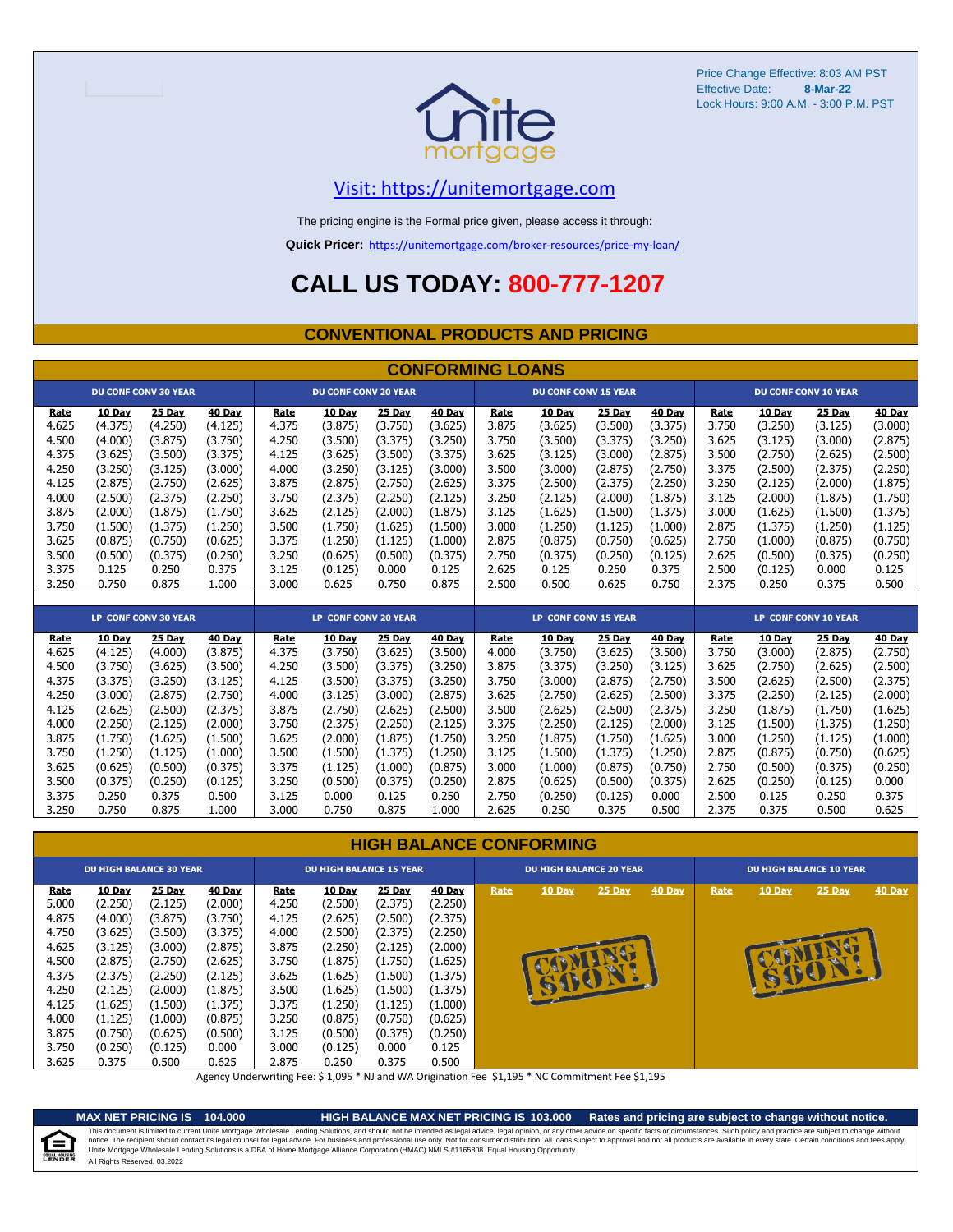

# [V](https://unitemortgage.com/)isit: https://unitemortgage.com

The pricing engine is the Formal price given, please access it through:

**Quick Pricer:** [https://un](https://unitemortgage.com/broker-resources/price-my-loan/)itemortgage.com/broker-resources/price-my-loan/

# **CALL US TODAY: 800-777-1207**

|                                                                                                                  | <b>HOME AFFORDABLE PRODUCTS</b>                                                                                                          |                                                                                                                                          |                                                                                                                                        |                                                                                                                  |                                                                                                                                        |                                                                                                                                      |                                                                                                                                      |                                                                                                                  |                                                                                                                                          |                                                                                                                                          |                                                                                                                                        |                                       |        |                 |        |
|------------------------------------------------------------------------------------------------------------------|------------------------------------------------------------------------------------------------------------------------------------------|------------------------------------------------------------------------------------------------------------------------------------------|----------------------------------------------------------------------------------------------------------------------------------------|------------------------------------------------------------------------------------------------------------------|----------------------------------------------------------------------------------------------------------------------------------------|--------------------------------------------------------------------------------------------------------------------------------------|--------------------------------------------------------------------------------------------------------------------------------------|------------------------------------------------------------------------------------------------------------------|------------------------------------------------------------------------------------------------------------------------------------------|------------------------------------------------------------------------------------------------------------------------------------------|----------------------------------------------------------------------------------------------------------------------------------------|---------------------------------------|--------|-----------------|--------|
|                                                                                                                  |                                                                                                                                          | <b>DU HOMEREADY 30 YEAR</b>                                                                                                              |                                                                                                                                        | <b>DU HOMEREADY HIGH BALANCE 30 YEAR</b>                                                                         |                                                                                                                                        |                                                                                                                                      |                                                                                                                                      | LP HOME POSSIBLE 30 YEAR                                                                                         |                                                                                                                                          |                                                                                                                                          |                                                                                                                                        | LP HOME POSSIBLE HIGH BALANCE 30 YEAR |        |                 |        |
| Rate<br>4.750<br>4.625<br>4.500<br>4.375<br>4.250<br>4.125<br>4.000<br>3.875<br>3.750<br>3.625<br>3.500<br>3.375 | 10 Day<br>(4.500)<br>(4.125)<br>(3.625)<br>(3.250)<br>(2.750)<br>(2.625)<br>(2.125)<br>(1.625)<br>(1.000)<br>(0.500)<br>(0.250)<br>0.375 | 25 Day<br>(4.375)<br>(4.000)<br>(3.500)<br>(3.125)<br>(2.625)<br>(2.500)<br>(2.000)<br>(1.500)<br>(0.875)<br>(0.375)<br>(0.125)<br>0.500 | 40 Day<br>(4.250)<br>(3.875)<br>(3.375)<br>(3.000)<br>(2.500)<br>(2.375)<br>(1.875)<br>(1.375)<br>(0.750)<br>(0.250)<br>0.000<br>0.625 | Rate<br>4.875<br>4.750<br>4.625<br>4.500<br>4.375<br>4.250<br>4.125<br>4.000<br>3.875<br>3.750<br>3.625<br>3.500 | 10 Day<br>(1.875)<br>(1.375)<br>(2.750)<br>(2.500)<br>(2.125)<br>(1.750)<br>(1.625)<br>(1.250)<br>(0.625)<br>(0.125)<br>0.375<br>0.875 | 25 Day<br>(1.750)<br>(1.250)<br>(2.625)<br>(2.375)<br>(2.000)<br>(1.625)<br>(1.500)<br>(1.125)<br>(0.500)<br>0.000<br>0.500<br>1.000 | 40 Day<br>(1.625)<br>(1.125)<br>(2.500)<br>(2.250)<br>(1.875)<br>(1.500)<br>(1.375)<br>(1.000)<br>(0.375)<br>0.125<br>0.625<br>1.125 | Rate<br>4.750<br>4.625<br>4.500<br>4.375<br>4.250<br>4.125<br>4.000<br>3.875<br>3.750<br>3.625<br>3.500<br>3.375 | 10 Day<br>(4.500)<br>(4.125)<br>(3.750)<br>(3.375)<br>(2.875)<br>(2.500)<br>(2.125)<br>(1.750)<br>(1.250)<br>(0.625)<br>(0.250)<br>0.250 | 25 Day<br>(4.375)<br>(4.000)<br>(3.625)<br>(3.250)<br>(2.750)<br>(2.375)<br>(2.000)<br>(1.625)<br>(1.125)<br>(0.500)<br>(0.125)<br>0.375 | 40 Day<br>(4.250)<br>(3.875)<br>(3.500)<br>(3.125)<br>(2.625)<br>(2.250)<br>(1.875)<br>(1.500)<br>(1.000)<br>(0.375)<br>0.000<br>0.500 | Rate                                  | 10 Day | 25 Day<br>15001 | 40 Day |

| <b>HOME READY AND HOMEPOSSIBLE CAP LIMITS</b>      |       |      |       |       |      |       |       |                                                                                                  |       |  |  |  |  |
|----------------------------------------------------|-------|------|-------|-------|------|-------|-------|--------------------------------------------------------------------------------------------------|-------|--|--|--|--|
|                                                    |       |      |       |       |      |       |       | LTV <=60 60.01 - 65 65.01 - 70 70.01 - 75 75.01 - 80 80.01 - 85 85.01 - 90 90.01 - 95 95.01 - 97 |       |  |  |  |  |
| HomeReady/Home Possible FICO >=680 Adjustment Caps | 1.500 | .500 | .500  | 1.500 | .500 | 0.000 | 0.000 | 0.000                                                                                            | 0.000 |  |  |  |  |
| HomeReady/Home Possible FICO <680 Adjustment Caps  | 1.500 | .500 | 1.500 | 1.500 | .500 | 1.500 | 1.500 | .500                                                                                             | 1.500 |  |  |  |  |

Agency Underwriting Fee: \$ 1,095 \* NJ and WA Origination Fee \$1,195 \* NC Commitment Fee \$1,195

### **MAX NET PRICING IS 104.000 HIGH BALANCE MAX NET PRICING IS 103.000 Rates and pricing are subject to change without notice.**

All Rights Reserved. 03.2022 This document is limited to current Unite Mortgage Wholesale Lending Solutions, and should not be intended as legal advice, legal opinion, or any other advice on specific facts or circumstances. Such policy and practice ar notice. The recipient should contact its legal coursel for legal advice. For business and professional use only. Not for consumer distribution. All oans subject to approval and not all products are available in every state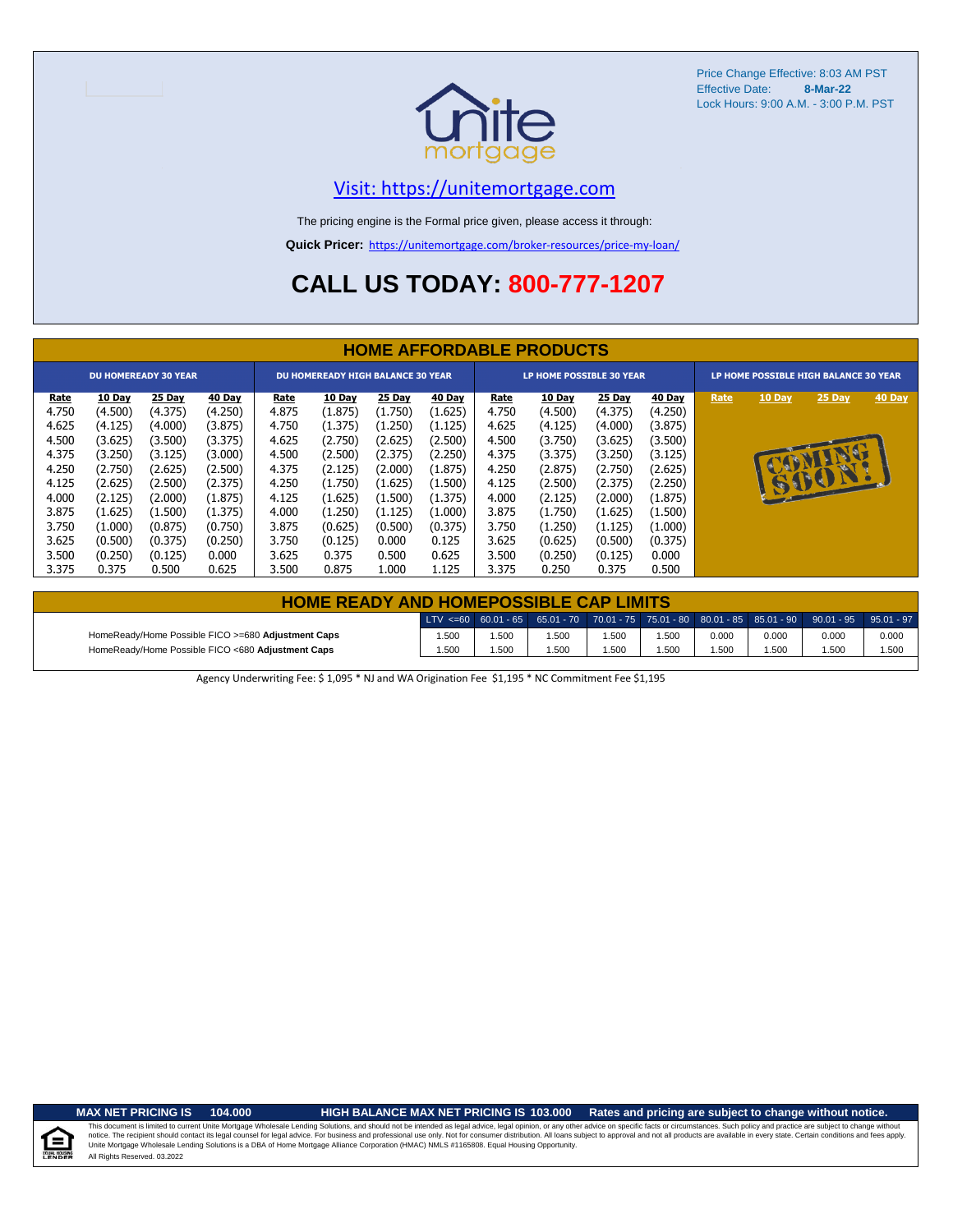

# [V](https://unitemortgage.com/)isit: https://unitemortgage.com

The pricing engine is the Formal price given, please access it through:

**Quick Pricer:** [https://un](https://unitemortgage.com/broker-resources/price-my-loan/)itemortgage.com/broker-resources/price-my-loan/

# **CALL US TODAY: 800-777-1207**

|                                                                                        |                       | <b>CONVENTIONAL PRICING ADJUSTMENTS</b>          |                                   |                                                   |              |              |              |                    |              |                                          |              |
|----------------------------------------------------------------------------------------|-----------------------|--------------------------------------------------|-----------------------------------|---------------------------------------------------|--------------|--------------|--------------|--------------------|--------------|------------------------------------------|--------------|
| Credit Score / LTV                                                                     | Loan Terms > 15 years |                                                  | $TV \le 60$                       | $60.01 - 70$                                      | $70.01 - 75$ | 75.01 - 80   | $80.01 - 85$ | $85.01 - 90$       | $90.01 - 95$ | $95.01 - 97$                             | $>97.00\%$   |
| 740+                                                                                   |                       |                                                  | 0.000                             | 0.250                                             | 0.250        | 0.500        | 0.250        | 0.250              | 0.250        | 0.750                                    | 0.750        |
| 720 - 739                                                                              |                       |                                                  | 0.000                             | 0.250                                             | 0.500        | 0.750        | 0.500        | 0.500              | 0.500        | 1.000                                    | 1.000        |
| 700 - 719                                                                              |                       |                                                  | 0.000                             | 0.500                                             | 1.000        | 1.250        | 1.000        | 1.000              | 1.000        | 1.500                                    | 1.500        |
| 680 - 699                                                                              |                       |                                                  | 0.000                             | 0.500                                             | 1.250        | 1.750        | 1.500        | 1.250              | 1.250        | 1.500                                    | 1.500        |
| 660 - 679                                                                              |                       |                                                  | 0.000                             | 1.000                                             | 2.250        | 2.750        | 2.750        | 2.250              | 2.250        | 2.250                                    | 2.250        |
| 640 - 659                                                                              |                       |                                                  | 0.500                             | 1.250                                             | 2.750        | 3.000        | 3.250        | 2.750              | 2.750        | 2.750                                    | 2.750        |
| 620-639                                                                                |                       |                                                  | 0.500                             | 1.500                                             | 3.000        | 3.000        | 3.250        | 3.250              | 3.250        | 3.500                                    | 3.500        |
| Cash Out (Ex. Student Loan Only) All Loan Terms. Cumulative with above adjust.         |                       | $LTV \le 60$                                     | $60.01 - 70$                      | $70.01 - 75$                                      | $75.01 - 80$ |              |              |                    |              |                                          |              |
| 740+                                                                                   |                       | 0.375                                            | 0.625                             | 0.625                                             | 0.875        |              |              |                    |              |                                          |              |
| 720 - 739                                                                              |                       |                                                  | 0.375                             | 1.000                                             | 1.000        | 1.125        |              |                    |              |                                          |              |
| 700 - 719                                                                              |                       | 0.375                                            | 1.000                             | 1.000                                             | 1.125        |              |              |                    |              |                                          |              |
| 680 - 699                                                                              |                       |                                                  | 0.375                             | 1.125                                             | 1.125        | 1.750        |              |                    |              |                                          |              |
| 660 - 679                                                                              |                       |                                                  | 0.625                             | 1.125                                             | 1.125        | 1.875        |              |                    |              |                                          |              |
| 640 - 659                                                                              |                       | 0.625                                            | 1.625                             | 1.625                                             | 2.625        |              |              |                    |              |                                          |              |
| 620 - 639                                                                              |                       | 0.625                                            | 1.625                             | 1.625                                             | 3.125        |              |              |                    |              |                                          |              |
| All Loan Terms<br><b>Other Price Adjustments</b>                                       |                       | Cumulative with above adjustments                | $LTV < =60$                       | $60.01 - 65$                                      | $65.01 - 70$ | $70.01 - 75$ | $75.01 - 80$ | $80.01 - 85$       | $85.01 - 90$ | $90.01 - 95$                             | $95.01 - 97$ |
| High Balance Purchase and R/T Refinance                                                |                       |                                                  | 0.500                             | 0.750                                             | 0.750        | 0.750        | 1.000        | 1.000              | 1.000        | 1.000                                    | 1.000        |
| High Balance Cash-Out Refinance                                                        |                       |                                                  | 1.250                             | 1.500                                             | 1.500        | 1.500        | 1.750        | <b>NA</b>          | <b>NA</b>    | <b>NA</b>                                | <b>NA</b>    |
| High Balance ARMs (Adjustment Based on CLTV)                                           |                       |                                                  | 0.750                             | 0.750                                             | 0.750        | 0.750        | 1.500        | 1.500              | 1.500        | 1.750                                    | 1.750        |
| <b>ARMs</b>                                                                            |                       |                                                  | 0.000                             | 0.000                                             | 0.000        | 0.000        | 0.000        | 0.000              | 0.000        | 0.250                                    | <b>NA</b>    |
| HomeReady/Home Possible FICO >=680 Adjustment Caps                                     |                       |                                                  | 1.500                             | 1.500                                             | 1.500        | 1.500        | 1.500        | 0.000              | 0.000        | 0.000                                    | 0.000        |
| HomeReady/Home Possible FICO <680 Adjustment Caps                                      |                       |                                                  | 1.500                             | 1.500                                             | 1.500        | 1.500        | 1.500        | 1.500              | 1.500        | 1.500                                    | 1.500        |
| <b>Investment Properties</b>                                                           |                       |                                                  | 2.125                             | 2.125                                             | 2.125        | 2.125        | 3.375        | 4.125              | <b>NA</b>    | <b>NA</b>                                | <b>NA</b>    |
| Second Home                                                                            |                       |                                                  | 1.125                             | 1.625                                             | 1.625        | 2.125        | 3.375        | 4.125              | 4.125        | 4.125                                    | 4.125        |
| Manufactured home                                                                      |                       |                                                  | 0.500                             | 0.500                                             | 0.500        | 0.500        | 0.500        | 0.500              | 0.500        | 0.500                                    | 0.500        |
| 2-4 Unit Properties (3-4 unit max LTV is 75% (DU) and 80% (LP))                        |                       |                                                  | 1.000                             | 1.000                                             | 1.000        | 1.000        | 1.000        | 1.000              | <b>NA</b>    | NA                                       | NA           |
| Condos - Loan Terms > 15Y (does not apply to Detached building types)                  |                       |                                                  | 0.000                             | 0.000                                             | 0.000        | 0.000        | 0.750        | 0.750              | 0.750        | 0.750                                    | 0.750        |
| Escrow Waiver (LTV >80% not available in NM, LTV >90% does not apply to HB Nationwide) |                       |                                                  | 0.000                             | 0.000                                             | 0.000        | 0.000        | 0.000        | 0.000              | 0.000        | 0.000                                    | <b>NA</b>    |
|                                                                                        |                       |                                                  |                                   |                                                   |              |              |              |                    |              |                                          |              |
| UW Waiver Fee (ALL LTV) - based on loan size                                           |                       |                                                  |                                   |                                                   |              |              |              |                    |              |                                          |              |
|                                                                                        |                       | <b>ALL SUBORDINATE FINANCING</b>                 |                                   |                                                   |              | .375%        |              |                    |              |                                          |              |
| <b>LTV Range</b>                                                                       | <b>CLTV Range</b>     |                                                  |                                   | Credit Score < 720                                |              |              |              | Credit Score > 720 |              |                                          |              |
| $\leq 65.00\%$                                                                         | $80.01\% - 95.00\%$   |                                                  |                                   | 0.500                                             |              |              |              | 0.250              |              |                                          |              |
| 65.01% - 75.00%                                                                        | 80.01% - 95.00%       |                                                  |                                   | 0.750                                             |              |              |              | 0.500              |              |                                          |              |
| 75.01% - 95.00%                                                                        | $90.01\% - 95.00\%$   |                                                  |                                   | 1.000                                             |              |              |              | 0.750              |              |                                          |              |
| 75.01% - 90.00%                                                                        | 76.01% - 90.00%       |                                                  |                                   | 1.000                                             |              |              |              | 0.750              |              |                                          |              |
| ≤ 95.00%                                                                               | 95.01% - 97.00%       |                                                  |                                   | 1.500                                             |              |              |              | 1.500              |              |                                          |              |
|                                                                                        |                       |                                                  |                                   |                                                   |              |              |              |                    |              |                                          |              |
|                                                                                        |                       | <b>LOCK EXTENSIONS - RELOCKS - OTHER CHANGES</b> |                                   |                                                   |              |              |              |                    |              |                                          |              |
|                                                                                        |                       |                                                  |                                   |                                                   |              |              |              |                    |              |                                          |              |
|                                                                                        |                       |                                                  |                                   | <b>Lock Extensions:</b>                           |              |              |              |                    |              |                                          |              |
| 1-4 days                                                                               | .03 / day             |                                                  |                                   |                                                   |              |              |              |                    |              |                                          |              |
| 5 days                                                                                 | 0.125                 |                                                  |                                   |                                                   |              |              |              |                    |              | 10 Day Lock Expires:                     | 03/18/22     |
| 7 days                                                                                 | 0.187                 |                                                  |                                   |                                                   |              |              |              |                    |              | 25 Day Lock Expires:                     | 04/02/22     |
| 10 days                                                                                | 0.250                 |                                                  |                                   |                                                   |              |              |              |                    |              | 40 Day Lock Expires: 04/17/22            |              |
| 15 days                                                                                | 0.375                 |                                                  |                                   |                                                   |              |              |              |                    |              |                                          |              |
| <b>Relocks:</b>                                                                        | <b>Other Changes:</b> |                                                  |                                   |                                                   |              |              |              |                    |              |                                          |              |
| Worse Case pricing plus additional .250 hit                                            | Loan Program          |                                                  |                                   | Worse Case if moving into different delivery type |              |              |              |                    |              |                                          |              |
|                                                                                        | Rate Change           |                                                  | Not subject to worse case pricing |                                                   |              |              |              |                    |              |                                          |              |
|                                                                                        |                       |                                                  |                                   |                                                   |              |              |              |                    |              | Locks expiring on a non business day are |              |

1

Locks expiring on a non business day are good through the following business day.

Agency Underwriting Fee: \$ 1,095 \* NJ and WA Origination Fee \$1,195 \* NC Commitment Fee \$1,195

|                                  |                              |         |                                                                                                                                                                                                                                                                                                                                                                                                                                                                                                                                                                                                                | APOR: | $15/20$ YR.: | 2.500% 1 YR CMT:   | 0.120% |
|----------------------------------|------------------------------|---------|----------------------------------------------------------------------------------------------------------------------------------------------------------------------------------------------------------------------------------------------------------------------------------------------------------------------------------------------------------------------------------------------------------------------------------------------------------------------------------------------------------------------------------------------------------------------------------------------------------------|-------|--------------|--------------------|--------|
|                                  | <b>MAX NET PRICING IS</b>    | 104.000 | Rates and prices are subject to change without notice.                                                                                                                                                                                                                                                                                                                                                                                                                                                                                                                                                         |       | $25/30$ YR.: | 2.960% 1 YR Libor: | 0.360% |
| ≙<br><b>IAL HOUSING</b><br>ENDER | All Rights Reserved. 03.2022 |         | This document is limited to current Unite Mortgage Wholesale Lending Solutions, and should not be intended as legal advice, legal opinion, or any other advice on specific facts or circumstances. Such policy and practice ar<br>notice. The recipient should contact its legal counsel for legal advice. For business and professional use only. Not for consumer distribution. All loans subject to approval and not all products are available in every stat<br>Unite Mortgage Wholesale Lending Solutions is a DBA of Home Mortgage Alliance Corporation (HMAC) NMLS #1165808. Equal Housing Opportunity. |       |              |                    |        |